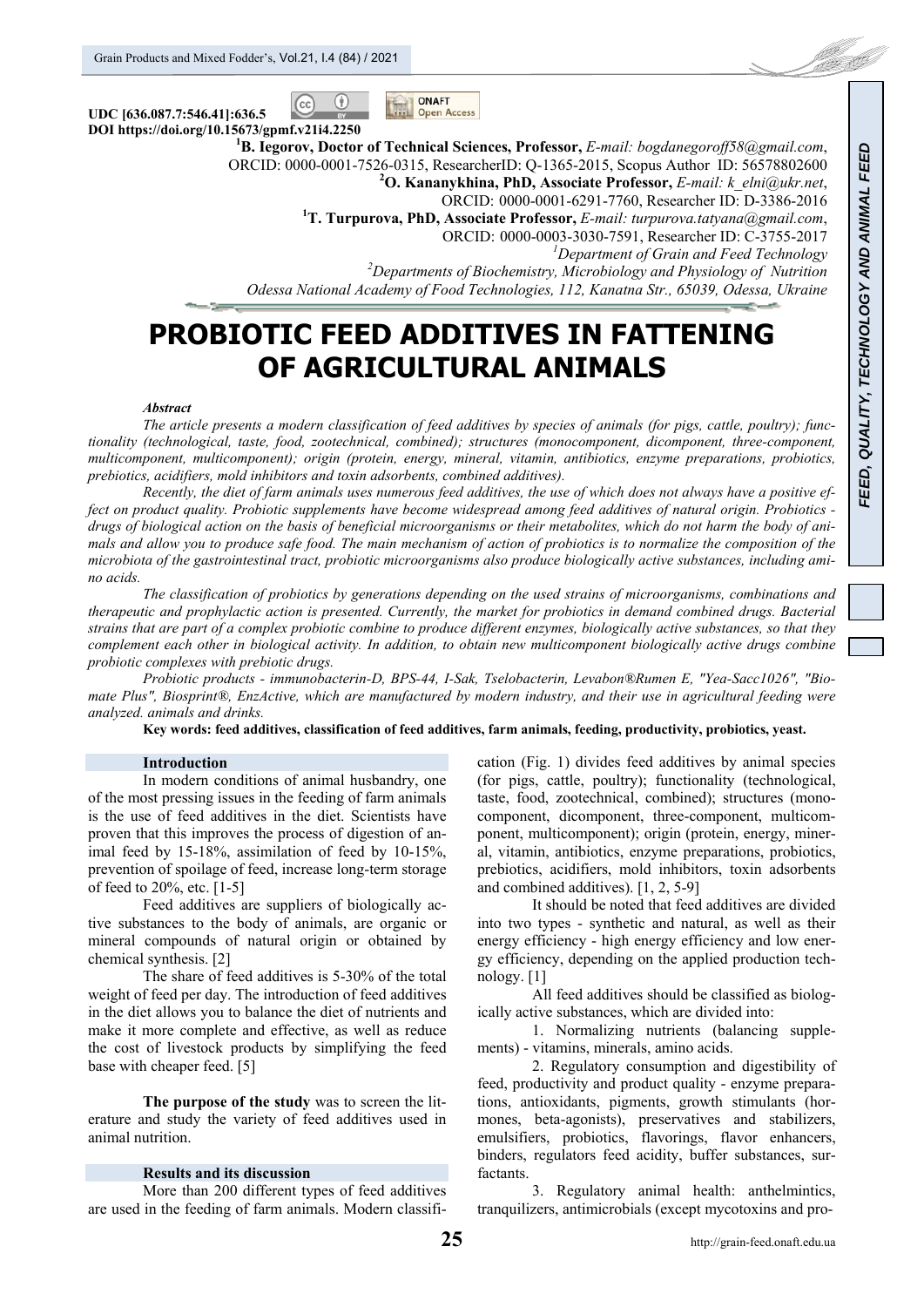

**Fig. 1 – Classification of feed additives** 

biotics), antitoxicants (against mycotoxins, radionuclides, etc.), etc. [9, 10]

Recently, much attention has been drawn to the development of feed additives using live cultures of microorganisms, so-called probiotic products. Probiotics - drugs of biological action on the basis of beneficial microorganisms or their metabolites, which do not harm the body of animals and allow you to produce safe food. It is believed that the main mechanism of action of probiotics is to normalize the composition and biological microflora of the gastrointestinal tract, positively affecting the composition of the microbiocenosis, probiotic microorganisms also produce biologically active substances, including amino acids. [11-14]

In the last decade, the concept of probiotics has undergone significant

changes. Researchers' attention to the structural components and products of metabolism of probiotic microorganisms has increased. These changes are related to the expansion of ideas about the biological effectiveness of probiotics and the discovery that the structural elements of cells and their metabolites in some cases are no less effective. [11-14]

There are four generations of probiotics, depending on the strains of microorganisms used, combinations and therapeutic and prophylactic action (Fig. 2). [13]

Currently, the market for probiotics in demand combined drugs. Bacterial strains that are part of a complex probiotic combine to produce different enzymes, biologically active substances, so that they complement each other in biological activity. In addition, to obtain new multicomponent biologically active drugs combine



**Fig. 2. Modern generations of probiotics** 

probiotic complexes with prebiotic drugs. Immobilized form of probiotic drug can significantly increase the protection of bifidobacteria and lactobacilli when passing through the stomach, where conventional drugs containing lyophilized cells of probiotics lose more than 90% of activity. The biological effectiveness of sorbed probiotics allows the use of reduced doses of bacteria. [13-14]

The strategy in the creation of probiotic products is aimed primarily at meeting the physiological needs of animals in biologically active substances. Adding probiotic supplements to feed increases nutrient bioavailability, health, immunity, productivity and conservation of farm animals and poultry. [11-14]

The effect of the probiotic preparation immunobacterin-D, which includes bacteria of the genus Bacillus subtilis and Bacillus licheniformis, on the indicators of productivity and natural resistance of calves was studied.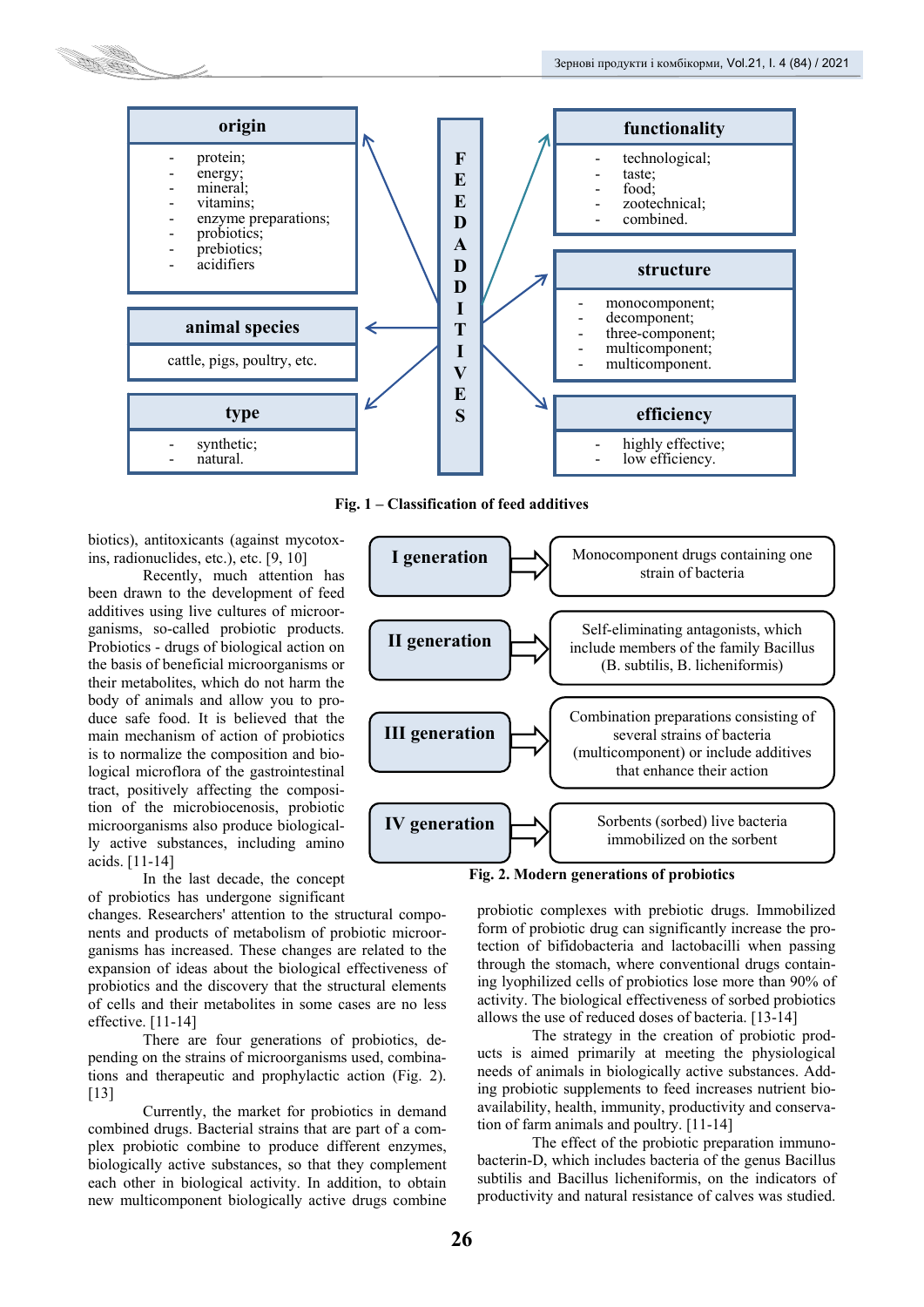Feed probiotic supplement immunobacterin-D has a positive effect on live weight gain and natural protective properties of the body of experimental animals. When feeding 1-2-month-old calves immunobacterin-D, the increase in live weight of animals increased by 8.6% in the experimental group of  $0.744 \pm 0.07$  kg, while in the control group it was  $0.68 \pm 0.05$  kg. The bactericidal activity of the serum of experimental calves decreased by 10.5%, while in the control by 22%, which indicates an improvement in adaptation mechanisms and natural resistance when using a feed additive. [15]

"Immunobacterin-D" is also used for the prevention and treatment of gastrointestinal infections in cattle, pigs, poultry, dogs, cats and fur animals. For prophylactic purposes, the feed additive is used with drinking water or with feed for 7 consecutive days with the following interval of 7 days. This maintains the number of beneficial microorganisms in the intestine at the optimal physiological level and provides a prolonged effect throughout the growing period. For therapeutic purposes, the drug is prescribed to animals in the same doses 1-2 times a day until the disappearance of clinical signs of the disease. [16]

The stimulating effect of BPS-44 and Saccharomyces cerevisiae in broiler feed on the intensity of postvaccination immunity against infectious bursal disease has been proved. The use of the yeast Saccharomyces cerevisiae in the compound feed had a greater effect on the induction of specific immunity to infectious bursal virus than the drug BPS44. [17]

The introduction of yeast into the diet of fish affects the bacterial content of the intestine, so it is important to choose the appropriate concentrations. Thus, when replacing fishmeal with yeast, which was added to the feed for rainbow trout, only 20% of the replacement did not cause changes in the intestinal microflora, which consisted mainly of Leuconostocaceae, Lactobacillaceae and Photobacterium. On the other hand, higher concentrations of yeast changed the ratio of bacterial population, and its rather high content - up to 60% - caused the reproduction of pathogenic microflora, in particular Candida albicans. [18]

In order to optimize the digestive tract of young sturgeon, in particular to maintain a high level of activity of digestive enzymes from the class of hydrolases (such as amylase, lipase and trypsin), the feasibility of using inactivated baker's yeast in the amount of 5% by weight. This concentration will increase the activity of the above enzymes - lipase by 51%, trypsin - 12, 2%. Thus, the introduction of Russian sturgeon in the diet of young people in the early stages of post-embryonic development of baker's yeast helps to increase the efficiency of the digestive system of fish. [19-20]

The use of probiotics I-Sak and Celobacterin in the feeding of suckling piglets can improve digestive processes, which increases the productivity of animals. Cellobacterin is a microorganism isolated from the rumen of ruminants, which has cellulosolytic and lactic acid activity, and combines both enzyme complex and probiotic.

I-Sak is a live yeast culture that stimulates the activity of bacteria that digest cellulose and starch and utilize lactic acid in the gastrointestinal tract of ruminants. Therefore, feeding piglets the complex drug Celobacterin with probiotic I-Sak in some way helped to improve their growth rates. [21]

Live yeast is known to promote healthy sowing of the sow by improving the digestion of nutrients, which provides improved milk composition and more. In addition, it has been found that, like the components of yeast cell membranes, live yeast reduces the accumulation of pathogenic bacteria in the gastrointestinal tract, such as Salmonella enterica and E. coli K88. Studies conducted in 1995 show that the use of live yeast in the composition of nutrients in milk improves by increasing protein by 7% and fat by 14%. Live yeast has been shown to improve immune status. The level of immune factors such as CD4 (antigenic marker of helper T lymphocytes) and CD8 (antigenic marker of suppressor and cytotoxic T lymphocytes) increases, which helps the body to better respond to infection. By using live yeast, you can increase the absorption of lactation feed from 3% to 14%. [22]

Dairy experts are also well aware of the positive effects of yeast on animals. It is believed that yeast can improve microbial activity in the rumen, increase feed consumption and productivity of cows. BIOMIN's R&D team has collaborated with world research institutes to produce Levabon® Rumen E automated yeast, which improves the health and metabolism of ruminants. An increase in milk yield was observed when Levabon® Rumen E was added to the feed. Milk protein and fat levels remained at the same level as the control group for the first two months of Levabon® Roumen E use, but in the third and fourth months these values increased in the experimental group. [23]

Yea-Sacc1026 and Biomate Plus (BP) feed additives contain "live" yeast cultures, while "XP" is a "dead" yeast culture. Alltech's yeast product, Yea-Sacc1026, is the only yeast product that has been extensively studied to provide a database of its effects on fermentation and digestibility of ruminant fiber. In 21 studies, a change in the pH of the rumen, an increase in the concentration of ammonia nitrogen by 3.2% and the total concentration of volatile fatty acids - by 5.4% and a decrease in the concentration of lactose in milk - by 8.1%. The vast majority of studies have shown an increase in the total number of viable bacteria by 42% and the number of cellulosolytic bacteria - by 20%. A striking increase in the number of non-cellulosolytic bacteria by 95% was found in all experiments. [24]

Biosprint® feed probiotic contains live yeast Saccharomyces cerevisiae, specially bred for ruminants, with a high concentration of  $15 \times 10^9$  CFU / g. The rate of introduction of probiotics in the diet is 3-4 g / goal. per day for dairy cows and 2-3 g / goal. for repair heifers and bulls for fattening. The results of studies conducted in different climatic conditions at different feed bases confirm the effectiveness of using high-yielding live yeast Biosprint® to stabilize cicatricial digestion, prevent acidosis, increase milk productivity and milk quality. [25]

The use of live yeast in feed is a mild and effective way to correct the shortcomings of feeding highyielding and medium-yielding cows. Yeast Saccharomyces cerevisiae has become widespread in the feeding of dairy cows due to its ability to ferment. In the rumen of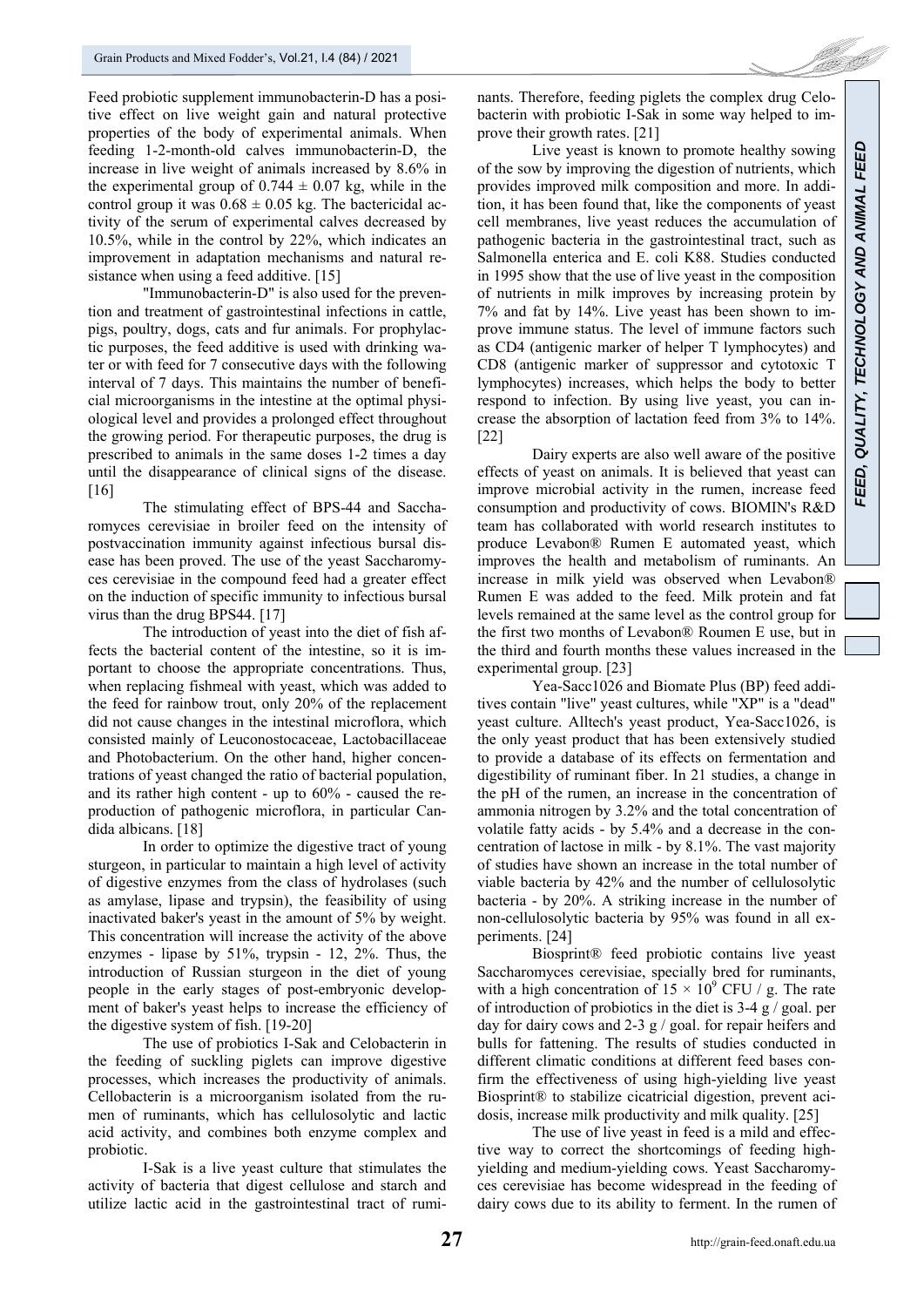ruminants, they create an anaerobic environment that promotes the development of beneficial microbiota.

Yeast uses rumen oxygen for its growth, thus improving the conditions for the growth of cellulosolytic bacteria anaerobes. In addition, probiotic yeast produces enzymes that break down feed nutrients, including fiber, which ensures the release of free fatty acids and the availability of bacterial protein. This, in turn, increases milk yield by 1.5-2 liters per head per day. [26]

The use of active yeast in the feeding of laying hens also has a positive effect on growth, productivity, development of systems and digestion, immune status. [27]

The influence of active yeast Saccharomyces cerevisiae on the productivity and morphological parameters of laying hen eggs of "NOVOgen brown" crossbreeds was studied. Addition of active yeast Saccharomyces cerevisiae to the diet of laying hens increased the egg production by 3.7-6.6% and had a positive effect on egg weight, which increased by 0.3-1.1%, energy value increased by 0.6 –6.6%. [28-29]

It was found that the use of probiotic feed additive, which includes the strain Lactobacillus plantarum IMBB-7679, has a positive effect on quail growth, biochemical parameters of quail blood and liver. The concentration of cholesterol, triacylglycerols in quail serum decreased, the content of protein and calcium increased, and there was an increase in total protein in the blood and liver tissue of quail. [30].

The influence of the use of probiotic additives based on active yeast in the diets of laying hens on the productivity and quality of eggs has been studied. It was found that the use of yeast increased poultry productivity by 3.7-6.6%, increased egg weight by 0.95-1.1% [28-29].

Today, live active probiotic feed additive EnzActive, developed by specialists of PJSC Enzyme Company, has gained rapid production in Ukraine. PJSC "Enzyme Company" is the largest producer of yeast in Ukraine and exports about 40% of its products to 13 European countries. In the Indian market, the Enzyme Company intends to sell products for the feed industry probiotic yeast, which is used in the cultivation of broilers, pigs and dairy cows.

Live active probiotic feed additive EnzActive is an innovative product, the addition of which aims to reduce and further eliminate the use of antibiotics in animal nutrition. EnzActive helps to increase the efficiency of fattening and the nutritional value of livestock products. [31-32]

The calculation of the optimal dose of active feed yeast is completely individual and depends on the species, sex and age of the animals. For broilers on average use 50-100 grams of active feed yeast per 1 ton of feed, for piglets 200 grams per 1 ton of feed, for adult pigs 500-1000 grams per 1 ton of feed, and for dairy cows 5-15 grams per animal per days. Individual calculation of the required number of probiotics per day provides quality dairy and meat products. [32]

#### **Conclusions**

Screening of literature sources on the use of probiotic supplements in the feeding of farm animals and poultry shows that probiotics are the only alternative to antibiotics, reduces the incidence of gastrointestinal diseases of farm animals and increase their productivity.

## *REFERENCES*

- *1. V.Iu. Sydorova, E.B. Petrov Klassyfykatsyia kormovыkh dobavok kak komponentov эnerhoэffektyvnыkh tekhnolohyi otkorma krupnoho rohatoho skota / Vestnyk VNYYMZh №2 (34)-2019. S. 125-128*
- *2. K. Ya. Motovylov, A. P. Bulatov, V. M. Pozniakovskyi N. N. Lantseva, Y. N. Mykolaichyk. Novosybyrsk: Sybyrskoe unyversytetskoe yzdatelstvo, 2004. — 303 s.*
- *3. Yehorov, B. Tekhnolohiia vyrobnytstva bilkovo-vitaminnoi dobavky biotekhnolohichnym metodom / B. Yehorov, O. Kananykhina, T. Turpurova // Naukovi pratsi Odeskoi natsionalnoi akademii kharchovykh tekhnolohii. – 2018. – T. 82, Vyp. 2. – S. 4–9.*
- *4. Yehorov B.V., Turpurova T.M. Rozrobka tekhnolohii vyrobnytstva mineralnoi dobavky dlia silskohospodarskoi ptytsi. Zernovi produkty i kombikormy. 2012. №3 (47). – S. 43-47.*
- *5. Suchasni kormovi dobavky u hodivli ptytsi: Monohrafiia / R.A. Chudak, Yu. M. Poberezhets, H. I. Lotka, I. M. Kupchuk. Vinnytsia: TOV "TVORY", 2021. 281 s.*
- *6. Vidy i primenenie kormovykh dobavok dlya zhivotnykh. // AHROVITEKS kormoinzhinirinh [Veb-sayt]. URL: https://agrovitex.ru/articles/vidy-i-primenenie-kormovyh-dobavok-dlya-zhivotnyh (data obrashcheniya: 19.10.2021).*
- *7. Kormovi dobavki // Sistema optimum [Veb-sayt]. URL: https://www.systopt.com.ua/kormovi-dobavky/ (data obrashcheniya: 30.09.2021).*
- *8. Yehorov B.V., Makarynska A.V. Suchasni alternatyvy antybiotykam. Zernovi produkty i kombikormy. Odesa. 2010. №3 S.27-34.*
- *9. Podobied L. Kormovi dobavky. Ahrobiznes sohodni. 2017. №1-2. S. 15-16.*
- *10. Karunskyi O.I., Lantsova D.O. Klasyfikatsiia kormovykh dobavok // Perspectives of world science and education. Abstracts of the 13th International scientific and practical conference. CPN Publishing Group. Osaka, Japan. 2020. p115-123. URL: https://sci-conf.com.ua/xiii-mezhdunarodnaya-nauchno-prakticheskaya-konferentsiya-perspectivesof-world-science-and-education-9-11-sentyabrya-2020-goda-osaka-yaponiya-arhiv/.*
- *11. Kabir, S. M. L., Rahman, M. M., Rahman, M. B., Rahman, M. M., & Ahmed, S. U. (2004). Thedynamics of probiotics on growth performanceand immune responsein broilers.Int. J. Poult. Sci,3(5), 361–364.*
- *12. Kalavathy, R., Abdullah,N., Jalaludin, S., &Ho,Y. W. (2003). Effects of Lactobacilluscultures ongrowth performance,abdominal fat deposition, serum lipids and weight oforgansofbroiler chickens.British Poultry Science,44(1), 139–144.*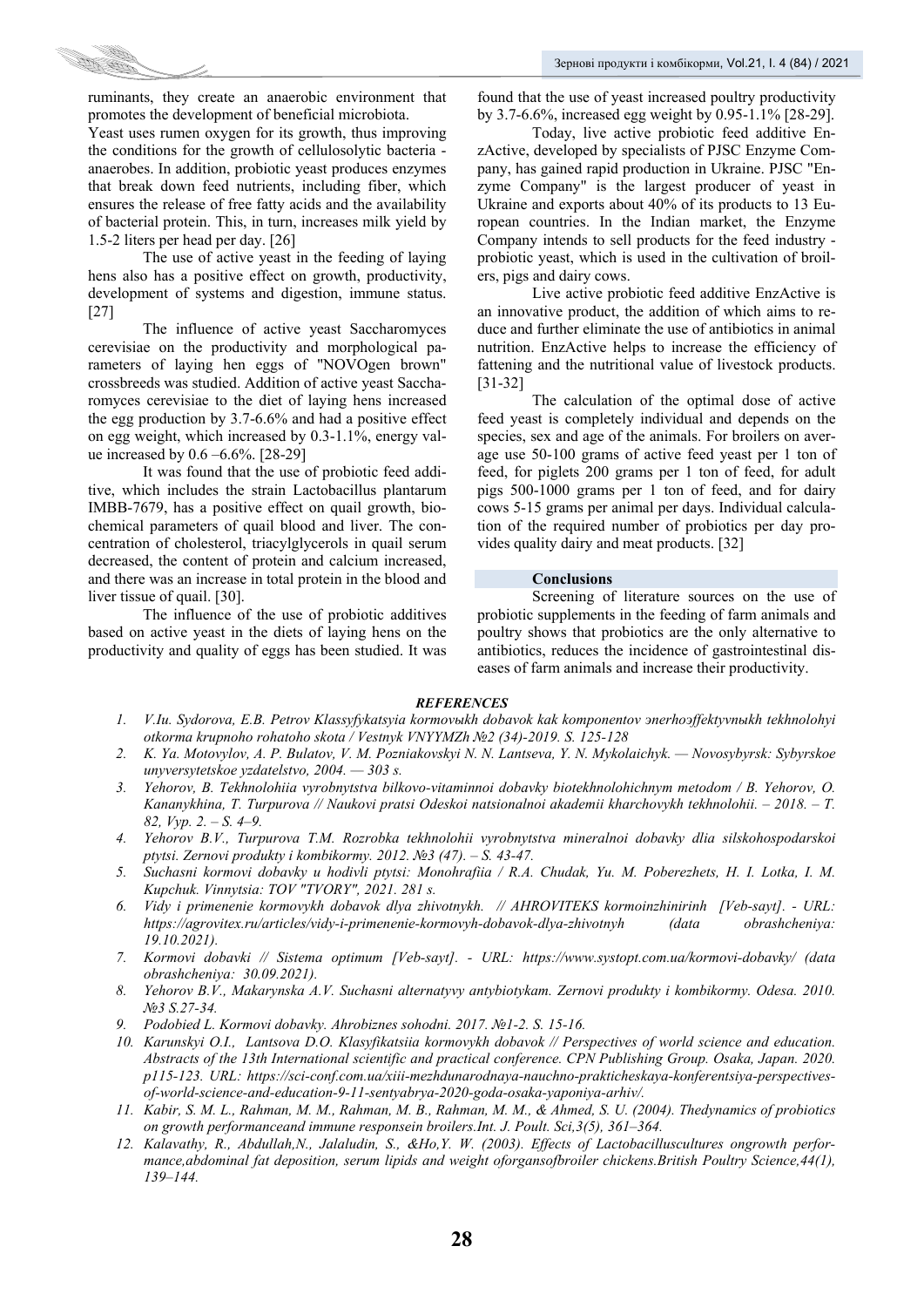- 13. Біологія продуктивності сільськогосподарських тварин: навчальний посібник/ Р. Л. Сусол. А. П. Китаєва. І. Б. Баньковська, О. М. Церенюк, Н. О. Кірович, Т. Д. Пушкар, С. Ю. Косенко, В. М. Ясько, О. О. Гусятинська, Л. О. Сусол. В. О. Рудь. І. Є. Ткаченко. К. О. Хамід. О. О. Безалтична. – Одеса. 2019. – 288 с.
- *14. Mayahi, M., Razi-Jalali, M., &Kiani, R.(2010). Effects of dietary probiotic supplementation on promoting performance and serum choles terol and triglyceride levels in broilerchicks. African Journal of Biotechnology,9(43), 7383–7387.*
- *15. Makarenko, V. V., and V. M. Litvinenko. "Vykorystannia kormovoi dobavky Imunobakteryn-D za vyroshchuvannia teliat."Naukovi dopovidi NUBiP Ukrainy. 3 (60). DOI: http://dx.doi.org/10.31548/dopovidi2016.03.010*
- *16. UkrZooVetprompostach [Veb-sayt]. URL: https://ukrzoovet.com.ua/news/probiotiki-dlya-tvarin-zdorovaalternativa-antibiotikam (data zvernennya: 12.10.2021).*
- *17. Romanovych M. M. Vplyv preparatu BPS- 44 ta drizhdzhiv Saccharomyces cerevisiae na efektyvnist vaktsynatsii broileriv proty infektsiinoi bursalnoi khvoroby. Zhurnal naukova dopovid NUBIP Ukrainy №2 (66). 2017.jornals.nubip.ua / index. Php / Dopovidi / article / view / 8486.*
- *18. Effects of dietary inclusion of the yeasts Saccharomyces cerevisiae and Wickerhamomyces anomalus on gut microbiota of rainbow trout / Huyben D. et al. Aquaculture. 2017. Vol. 473. P. 528−537.*
- *19. Symon, M. Yu. Vplyv pekarskykh drizhdzhiv u skladi startovykh kormiv na aktyvnist travnykh enzymiv molodi rosiiskoho osetra (Acipenser gueldenstaedtii) [Tekst] / M. Yu. Symon, Yu. M. Zabytivskyi, I. I. Hrytsyniak // Tavriiskyi naukovyi visnyk. - Kherson : Vyd. dim "Helvetyka", 2018. - Vyp.103: Silskohospodarski nauky. - S. 275- 282*
- *20. Symon M.Iu. Osoblyvosti perekhodu rannoi molodi osetrovykh ryb (Acipenseridae) na hodivliu shtuchnymy kormamy v UZV (ohliad). Rybohospodarska nauka Ukrainy. 2016. № 1(35). S. 106−126.*
- *21. Pentyliuk S.I., Pentyliuk R.S. Porivnialna otsinka probiotykiv u hodivli svynei. Tavriiskyi naukovyi visnyk № 77. C 178-182*
- *22. Vpliv drizhdzhiv u ratsioni laktuyuchikh svinomatok na porosyat // PigUa.info [Veb-sayt]. URL: http://pigua.info/uk/post/vpliv-drizdziv-u-racioni-laktuucih-svinomatok-na-porosat-uk (data obrashcheniya: 30.09.2021).*
- *23. Avtolizovani drizhdzhi dlya diynikh koriv // MilkUA.info [Veb-sayt]. URL: http://milkua.info/uk/post/avtolizovanidrizdzi-dla-dijnih-koriv (data obrashcheniya: 12.10.2021).*
- *24. Robinson P. H. Yeast products for growing and lactating dairy cattle: Impact on rumen fermentation and performance // Dairy Rev. 2002. Vol. 9.P. 1–4.*
- *25. Zhivi drizhdzhi Biosprint® v ratsionakh visokoproduktivnikh koriv // MilkUA.info [Veb-sayt]. URL: http://milkua.info/uk/post/zivi-drizdzi-biosprintr-v-racionah-visokoproduktivnih-koriv (data obrashcheniya: 12.10.2021).*
- *26. Znachennya zhivikh drizhdzhiv u hodivli koriv // MilkUA.info [Veb-sayt]. URL: http://milkua.info/uk/post/znacenna-zivih-drizdziv-u-godivli-koriv (data obrashcheniya: 12.10.2021).*
- *27. Pivtorak Ya. I., Povroznyk H. V., Tsap S. V. Morfolohichni ta yakisni pokaznyky perepelynykh yaiets i vyvodymist ptasheniat za vplyvu probiokormodobavky "Propoul-PLV". Naukovo-tekhnichnyi biuleten NDTs biobezpeky ta ekolohichnoho kontroliu resursiv APK. 2017. T. 5, № 1. S. 74 79. URL: https://bulletin-biosafety.com/index. php/journal/article/download/83/79/*
- *28. Orishchuk O.S. Efektyvnist vykorystannia aktyvnykh drizhdzhiv. /Suchasne ptakhivnytstvo. №05-06. S. 7-10.*
- *29. Orishchuk O.S., Tsap S.V. Izhboldina O.O. Vplyv aktyvnykh drizhdzhiv na pokaznyky produktyvnosti kureinesuchok/Tekhnolohiia vyrobnytstva i pererobky produktsii tvarynnytstva, 2019. S. 64 – 70.*
- *30. Tsekhmistrenko O.S. Tsekhmistrenko S.I., Bitiutskyi V.S., Kharchyshyn V. M., Spivak M. Ya., Tymoshok N.O. (2019). Vplyv probiotychnykh preparativ na biokhimichni pokaznyky krovi ta pechinky perepeliv. Zb. materialiv 73oi Vseukrainskoi naukovo-praktychnoi konferentsii z mizhnarodnoiu uchastiu «Suchasni tekhnolohii u tvarynnytstvi ta rybnytstvi: navkolyshnie seredovyshche - vyrobnytstvo produktsii – ekolohichni problemy» 3-4 kvitnia 2019, 229– 231.*
- *31. Noviy produkt dlya hodivli tvarin // Ahrarniy tizhden`. Ukrayina [Veb-sayt]. URL: https://a7d.com.ua/tvarinnictvo/43700-novij-produkt-dlja-godvl-tvarin.html (data obrashcheniya: 29.10.2021).*
- *32. Enzym [Veb-sayt]. URL: https://enzym.com.ua/ (data obrashcheniya: 29.10.2021)*

.<br>. je na na nje na na nje na na nje na na nje na na nje na na nje na na nje na na nje na na nje na na nje na nje

**1 Б.В. Єгоров, д-р біол. наук, професор,** *E-mail: bogdanegoroff58@gmail.com* **<sup>2</sup>**  $^{2}$ О.М. Кананихіна, канд. техн. наук, доцент, *E-mail: k\_elni@ukr.net* **T.М. Турпурова, канд. техн. наук, доцент,** *E-mail: turpurova.tatyana@gmail.com <sup>1</sup> Кафедра технології зерна <sup>і</sup> комбікормів <sup>2</sup> Кафедра біохімії, мікробіології та фізіології харчування Одеська національна академія харчових технологій, вул. Канатна, 112, м. Одеса, 65039, Україна* **ПРОБІОТИЧНІ КОРМОВІ ДОБАВКИ В ГОДІВЛІ СІЛЬСЬКОГОСПОДАРСЬКИХ ТВАРИН** 

#### *Анотація*

*У статті наведено сучасну класифікацію кормових добавок за видами тварин (для свиней, ВРХ, пти*ці); функціональністю (технологічні, смакові, харчові, зоотехнічні, комбіновані); структурі (монокомпонентні, *дикомпонентні, трикомпонентні, полікомпонентні, мультикомпонентні); походженням (протеїнові, енерге-*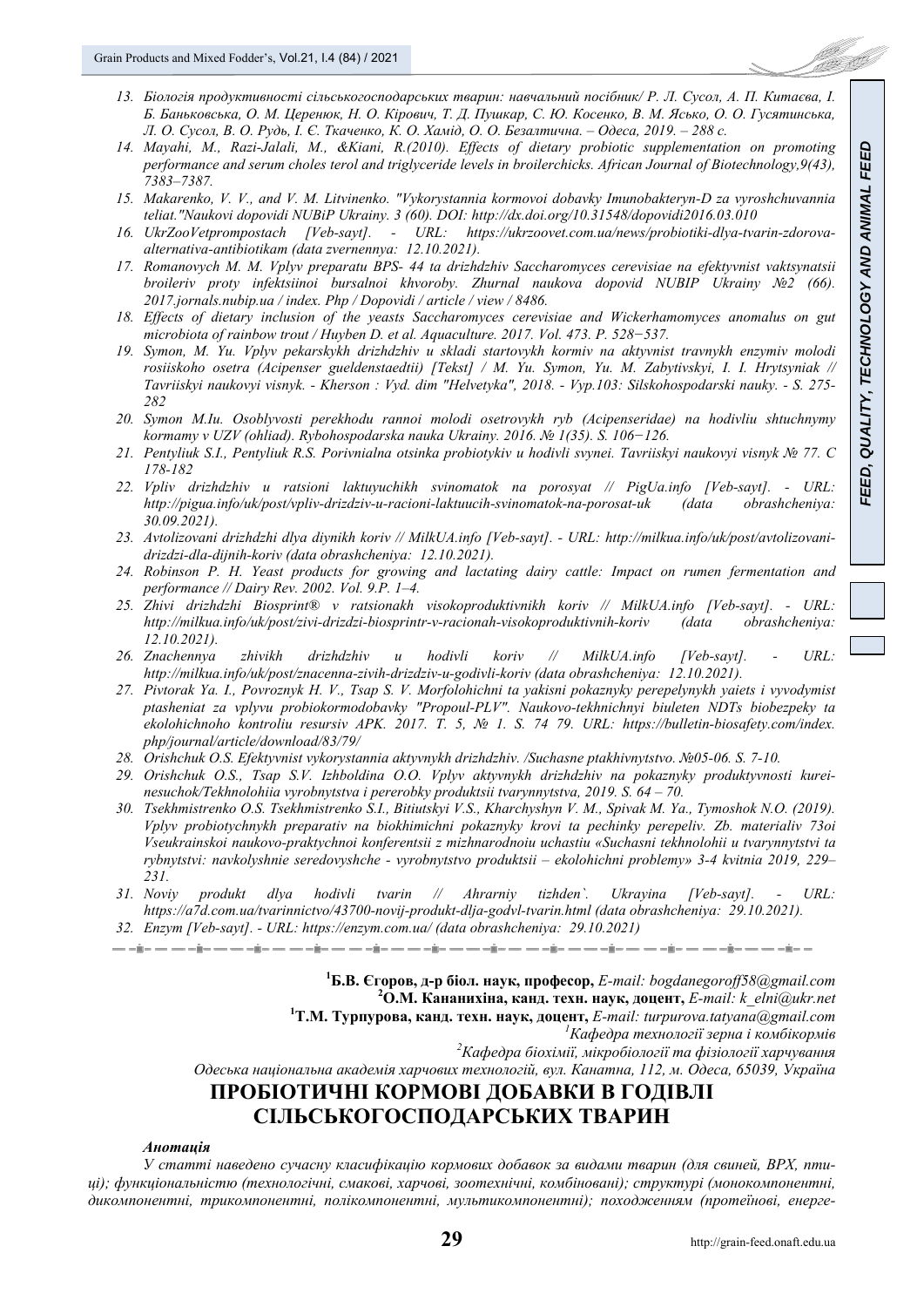тичні, мінеральні, вітамінні, антибіотики, ферментні препарати, пробіотики, пребіотики, підкислювачі, інгі*бітори плісені та адсорбенти токсинів, комбіновані добавки).* 

*Останнім часом в раціоні сільськогосподарських тварин використовуються численні кормові добавки, використання яких не завжди позитивно впливає на якість продукції. Серед кормових добавок природного походження широкого поширення набули пробіотичні добавки. Пробіотики – препарати біологічної дії на основі корисних мікроорганізмів або їх метаболітів, які не завдають шкоди організму тварин і дозволяють виробляти безпечні харчові продукти. Основний механізм дії пробіотиків полягає у нормалізації складу мікробіоти шлунково-кишкового тракту, пробіотичні мікроорганізми також продукують біологічно активні речовини, в тому числі амінокислоти.* 

*Представлено класифікацію пробіотиків за поколіннями в залежності від використаних штамів мік*роорганізмів, комбінацій та лікувально-профілактичної дії. В даний час на ринку пробіотиків затребувані комбіновані препарати. Штами бактерій, що входять в комплексний пробіотик об'єднуються за здатністю про*дукувати різні ферменти, біологічно активні речовини так, щоб вони доповнювали один одного за біологічною активністю. Крім того, для отримання нових полікомпонентних біологічно активних препаратів комбінують комплекси пробіотиків з пребіотичними препаратами.* 

*Проаналізовано пробіотичні продукти – імунобактерин-D, БПС-44, І-Сак, Целобактерин, Левабон®Румен Е, «Yea-Sacc1026», «Biomate Plus», Biosprint®, EnzActive, які виготовляє сучасна промисловість, та використання їх в годівлі сільськогосподарських тварин та пиці.* 

**Ключові слова: кормові добавки, класифікація кормових добавок, сільськогосподарські тварини, годівля, продуктивність, пробіотики, дріжджі.** 

## **ЛІТЕРАТУРА**

- 1. В.Ю. Сидорова, Е.Б. Петров Классификация кормовых добавок как компонентов энергоэффективных технологий откорма крупного рогатого скота / Вестник ВНИИМЖ №2 (34). 2019. С. 125-128.
- 2. К. Я. Мотовилов, А. П. Булатов, В. М. Позняковский Н. Н. Ланцева, И. Н. Миколайчик. Новосибирск: Сибирское университетское издательство, 2004. 303 с.
- 3. Єгоров, Б. Технологія виробництва білково-вітамінної добавки біотехнологічним методом / Б. Єгоров, О. Кананихіна, Т. Турпурова // Наукові праці Одеської національної академії харчових технологій. 2018. Т. 82, Вип. 2. С. 4–9.
- 4. Єгоров Б.В., Турпурова Т.М. Розробка технології виробництва мінеральної добавки для сільськогосподарської птиці. Зернові продукти і комбікорми. 2012. №3 (47). С. 43-47.
- 5. Сучасні кормові добавки у годівлі птиці: Монографія / Р.А. Чудак, Ю. М. Побережець, Г. І. Льотка, І. М. Купчук. Вінниця: ТОВ "ТВОРИ", 2021. 281 с.
- 6. Виды и применение кормовых добавок для животных. АГРОВИТЭКС кормоинжиниринг : веб-сайт. URL https://agrovitex.ru/articles/vidy-i-primenenie-kormovyh-dobavok-dlya-zhivotnyh. (дата звернення: 20.7.2020)
- 7. Кормові добавки // Система оптимум [Веб-сайт]. URL: https://www.systopt.com.ua/kormovi-dobavky/ (дата обращения: 30.09.2021).
- 8. Єгоров Б.В., Макаринська А.В. Сучасні альтернативи антибіотикам. Зернові продукти і комбікорми. Одеса. 2010. №3. С.27-34.
- 9. Подобєд Л. Кормові добавки. Агробізнес сьогодні. 2017. №1-2. С. 15-16.
- 10. Карунський О.Й., Ланцова Д.О. Класифікація кормових добавок // Perspectives of world science and education. Abstracts of the 13th International scientific and practical conference. CPN Publishing Group. Osaka, Japan. 2020. p115-123. URL: https://sci-conf.com.ua/xiii-mezhdunarodnaya-nauchno-prakticheskayakonferentsiya-perspectives-of-world-science-and-education-9-11-sentyabrya-2020-goda-osaka-yaponiyaarhiv/.
- 11. Kabir, S. M. L., Rahman, M. M., Rahman, M. B., Rahman, M. M., & Ahmed, S. U. (2004). Thedynamics of probiotics on growth performanceand immune responsein broilers.Int. J. Poult. Sci, 3(5), 361–364.
- 12. Kalavathy, R., Abdullah,N., Jalaludin, S., &Ho,Y. W. (2003).Effects of Lactobacilluscultures ongrowth performance,abdominal fat deposition, serum lipids and weight oforgansofbroiler chickens.British Poultry Science,44(1), 139–144.
- 13. Біологія продуктивності сільськогосподарських тварин: навчальний посібник/ Р. Л. Сусол, А. П. Китаєва, І. Б. Баньковська, О. М. Церенюк, Н. О. Кірович, Т. Д. Пушкар, С. Ю. Косенко, В. М. Ясько, О. О. Гусятинська, Л. О. Сусол, В. О. Рудь, І. Є. Ткаченко, К. О. Хамід, О. О. Безалтична. Одеса, 2019. 288 с.
- 14. Mayahi, M., Razi-Jalali, M., &Kiani, R.(2010). Effects of dietary probiotic supplementation on promoting performance and serum choles terol and triglyceride levels in broilerchicks. African Journal of Biotechnology,9(43), 7383–7387.
- 15. Makarenko, V. V., and V. M. Litvinenko. "Використання кормової добавки Імунобактерин-D за вирощування телят. "Наукові доповіді НУБіП України. 3 (60). DOI: http://dx.doi.org/10.31548/dopovidi2016.03.010
- 16. УкрЗооВетпромпостач [Веб-сайт]. URL: https://ukrzoovet.com.ua/news/probiotiki-dlya-tvarin-zdorovaalternativa-antibiotikam (дата звернення: 12.10.2021).